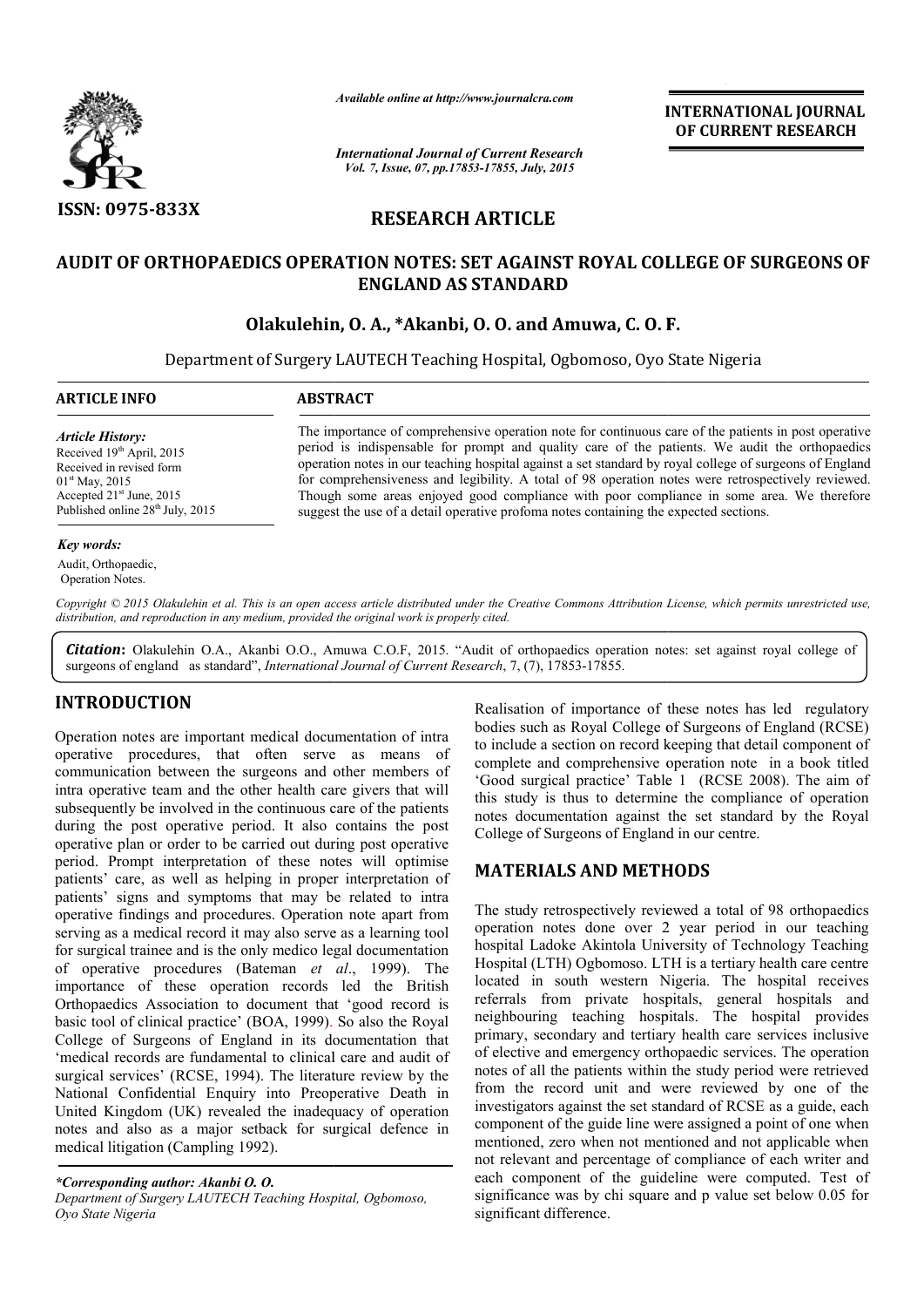## **RESULTS**

A total of 98 Orthopaedics post operative notes over 2 year period were reviewed against the set standard of RCSE. All the cases were done by consultants, however, 82(84%) of the operation notes were written by the registrars who assisted the procedures and 16 (18%) were written by consultants. None of the cases among the notes reviewed documented whether the procedure was elective or emergency. The nature of the procedures can be discerned from the review of the case notes and intra operative documentation. Compliance of 90-100 % were reached in 9 components, 70-90% in 4 components and less than 70% in 5 components Figure 2. None of the writer achieved a compliant of greater than 90% of the overall compliance. The highest level of the compliance achieved by any individual was 88.23% figure 3. No statistical significant difference between the adherences to RCSE guidelines among different cadres of doctors (p>0.05).

Our study compared the compliance of the components of post operative note as set by RCSE. The study shows a poor compliance in some area such as time, nature of surgery (emergency or elective), intra op complications, extra procedure and detail of tissue removed, with zero compliance in some areas such as documentation of time and whether the surgery is emergency or elective a similar occurrence in one previously published study (AK Gosh 2010). Also of note is the area of legibility with compliance of 77.53% a findings comparable to other study (AK Gosh 2010) this is a major concern as illegible notes are obviously not different from an unwritten notes and which when wrongly read may lead to wrong interpretation of writers' intentions or aim with subsequent delay in patients care and increase risk of adverse effect on the patients. The overall poor compliance with RCSE may be associated with lack of a standard post operative note proforma; these can be further justified as the areas which

**Table 1. Recommendations from Good surgical practice information to be included in operation notes**

| Date and time                                                                                                          | Extra procedure performed and reason why                                                                                                                                                                                   |
|------------------------------------------------------------------------------------------------------------------------|----------------------------------------------------------------------------------------------------------------------------------------------------------------------------------------------------------------------------|
| Elective /emergency<br>Name of operating<br>and<br>surgeon<br>assistant<br>Operative procedure carried out<br>Incision | Details of tissue removed added or altered<br>Identification of prosthesis used, including serial<br>numbers of prosthesis and other implanted materials<br>Detail of closure technique<br>Post operative care instruction |
| Operative diagnosis<br>Operative findings<br>Any problem/complications                                                 | signature<br>Legible operative notes                                                                                                                                                                                       |



**Fig.1. Showing the information documented in percentage**



**Figure 2. Showing the frequency of spectrums of compliance reached in percentages by registrars and consultants**

### **DISCUSSION**